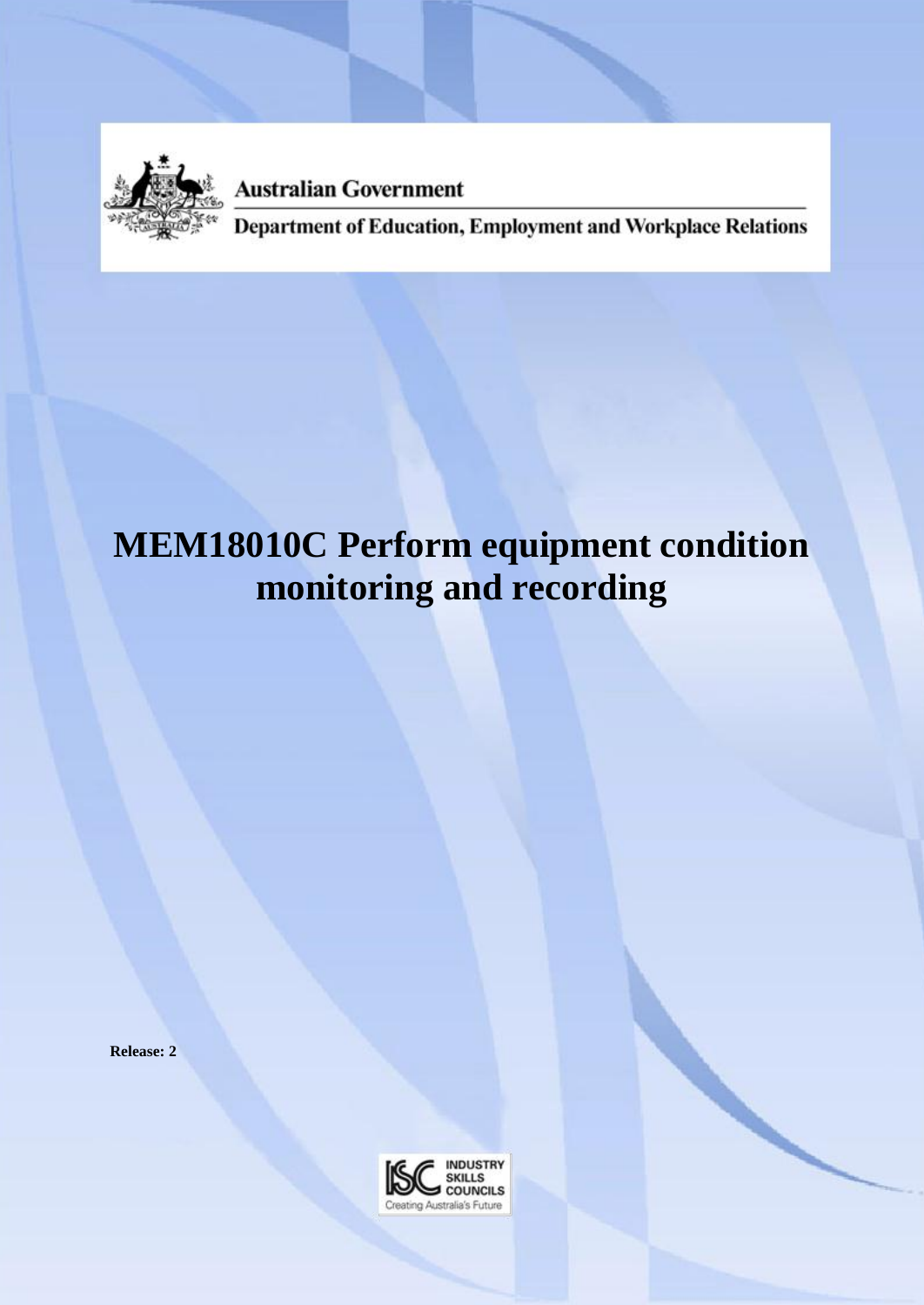### **MEM18010C Perform equipment condition monitoring and recording**

### **Modification History**

Single band identifier removed to clarify dual status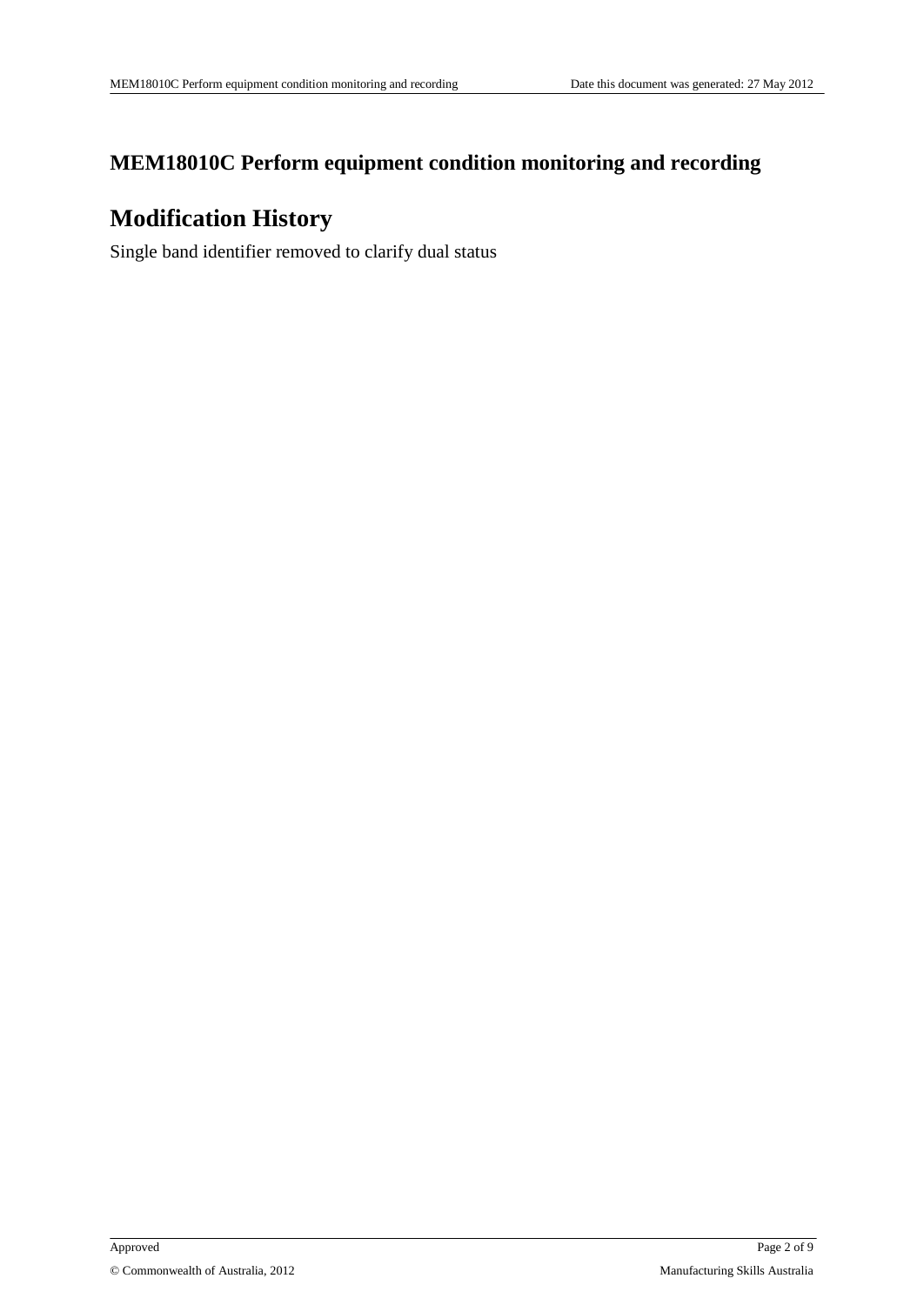## **Unit Descriptor**

| Unit descriptor | This unit covers undertaking condition monitoring. |
|-----------------|----------------------------------------------------|
|                 |                                                    |

# **Application of the Unit**

| <b>Application of the unit</b> | This unit applies where specialist monitoring activities are<br>undertaken as part of a preventive maintenance or total<br>productive maintenance plan or program. Work is<br>undertaken autonomously or as part of a team<br>environment. Monitoring is undertaken in workshop,<br>laboratory or in situ environment; readings are undertaken<br>to the accuracy of monitoring equipment limitations or to<br>site specifications where applicable. Results are<br>recorded/plotted to predetermined procedure and<br>technique. All work and work procedures are undertaken<br>to standard operating procedures and/or equipment<br>manufacturers' recommendations. All work and work<br>practices are undertaken to regulatory or legislative<br>requirements. |
|--------------------------------|-------------------------------------------------------------------------------------------------------------------------------------------------------------------------------------------------------------------------------------------------------------------------------------------------------------------------------------------------------------------------------------------------------------------------------------------------------------------------------------------------------------------------------------------------------------------------------------------------------------------------------------------------------------------------------------------------------------------------------------------------------------------|
|                                | Where only routine maintenance checking and diagnostic<br>skills are applied, other appropriate units should be<br>accessed.                                                                                                                                                                                                                                                                                                                                                                                                                                                                                                                                                                                                                                      |
|                                | <b>Band:</b>                                                                                                                                                                                                                                                                                                                                                                                                                                                                                                                                                                                                                                                                                                                                                      |
|                                | This unit has dual status and is to be regarded as both a<br>Specialisation band A unit and Specialisation band B unit<br>for progression to C5 (AQF level V).                                                                                                                                                                                                                                                                                                                                                                                                                                                                                                                                                                                                    |
|                                | Unit Weight: 4                                                                                                                                                                                                                                                                                                                                                                                                                                                                                                                                                                                                                                                                                                                                                    |

# **Licensing/Regulatory Information**

Not Applicable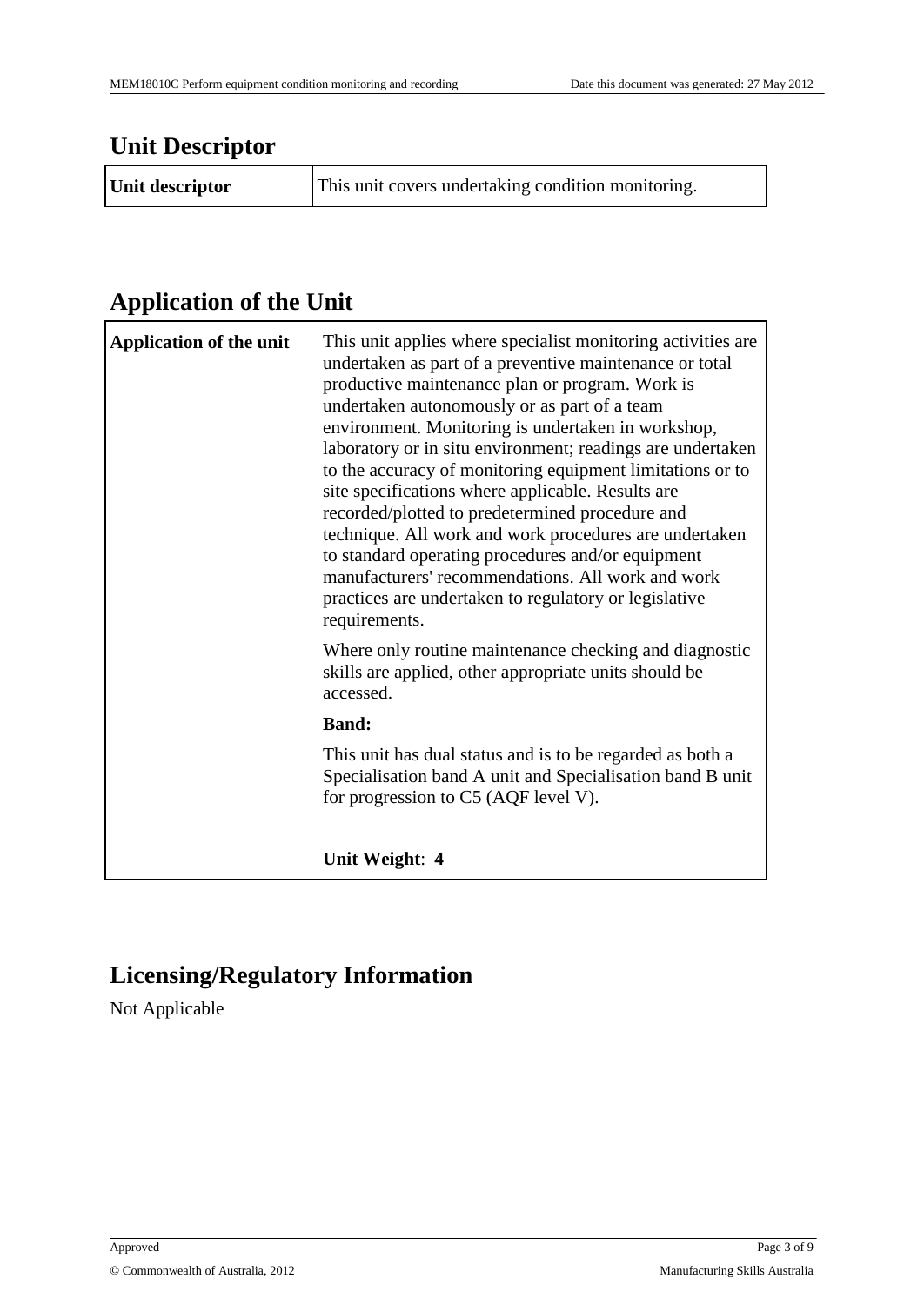## **Pre-Requisites**

| <b>Prerequisite units</b> |                  |                                                           |
|---------------------------|------------------|-----------------------------------------------------------|
| Path 1                    | <b>MEM09002B</b> | Interpret technical drawing                               |
|                           | <b>MEM12023A</b> | Perform engineering measurements                          |
|                           | <b>MEM18001C</b> | Use hand tools                                            |
|                           | <b>MEM18002B</b> | Use power tools/hand held<br>operations                   |
|                           | <b>MEM18055B</b> | Dismantle, replace and assemble<br>engineering components |

## **Employability Skills Information**

| <b>Employability skills</b> | This unit contains employability skills. |
|-----------------------------|------------------------------------------|
|-----------------------------|------------------------------------------|

# **Elements and Performance Criteria Pre-Content**

| Elements describe the<br>essential outcomes of a<br>unit of competency. | Performance criteria describe the performance needed to<br>demonstrate achievement of the element. Where bold<br>italicised text is used, further information is detailed in the<br>required skills and knowledge section and the range<br>statement. Assessment of performance is to be consistent<br>with the evidence guide. |
|-------------------------------------------------------------------------|---------------------------------------------------------------------------------------------------------------------------------------------------------------------------------------------------------------------------------------------------------------------------------------------------------------------------------|
|                                                                         |                                                                                                                                                                                                                                                                                                                                 |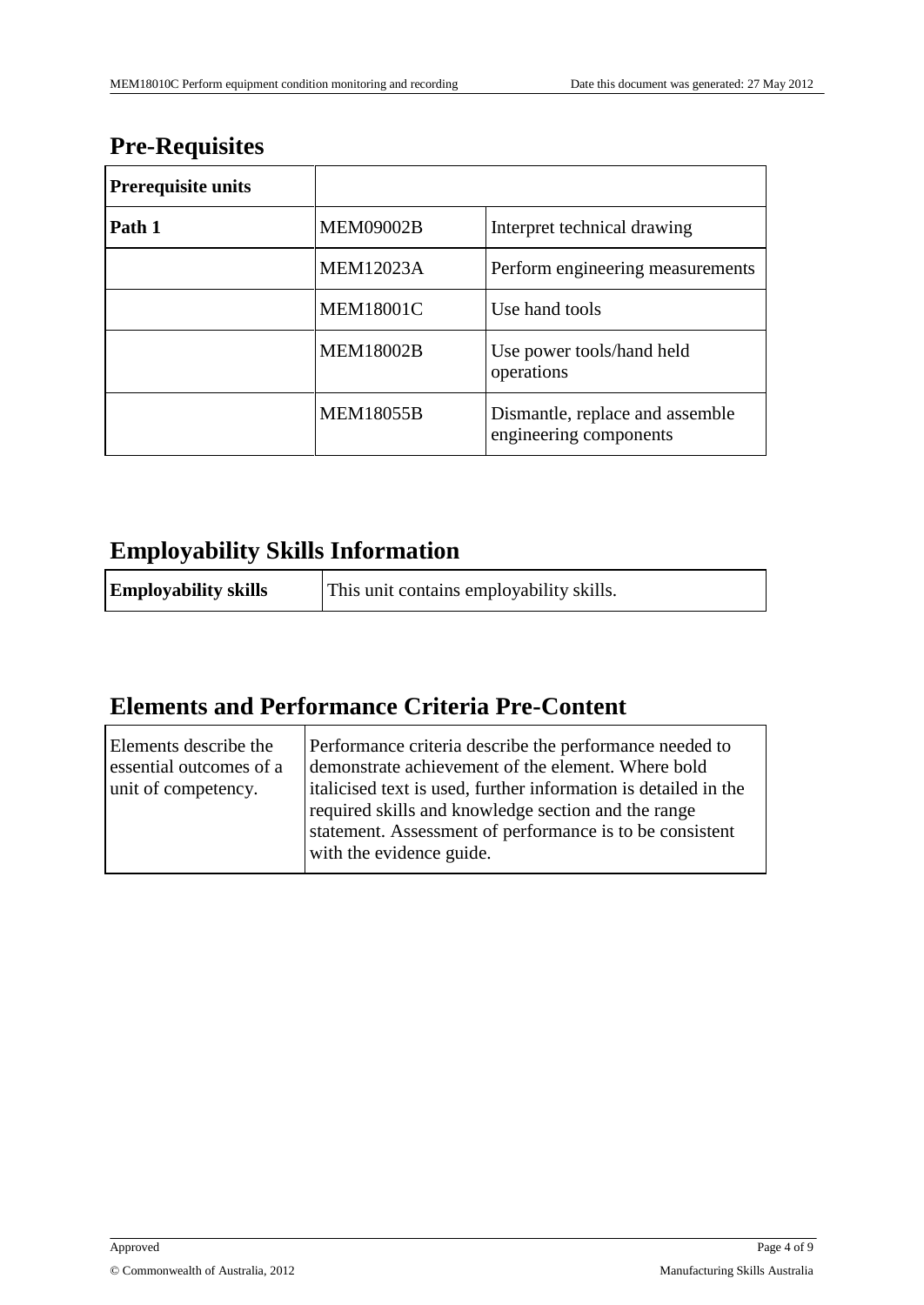| <b>ELEMENT</b>                    | PERFORMANCE CRITERIA                                                                                              |
|-----------------------------------|-------------------------------------------------------------------------------------------------------------------|
| Undertake condition<br>monitoring | 1.1. Principles and methods of equipment condition<br>monitoring are understood and applied                       |
|                                   | 1.2. Appropriate condition monitoring technique is<br>selected to achieve required outcomes.                      |
|                                   | 1.3. Checks are undertaken correctly, safely and to<br>standard operating procedures.                             |
|                                   | 1.4. Results are plotted and deviations from specification<br>are reported to appropriate authority and recorded. |

### **Elements and Performance Criteria**

### **Required Skills and Knowledge**

#### **REQUIRED SKILLS AND KNOWLEDGE**

This section describes the skills and knowledge required for this unit.

#### **Required skills**

Look for evidence that confirms skills in:

- reading, interpreting and following information on job instructions, specifications, standard operating procedures, charts, lists, drawings and other applicable reference documents
- planning and sequencing operations
- checking and clarifying task-related information
- applying correct principles for monitoring
- selecting appropriate technique for the situation
- following standard operating procedures
- recording results and preparing and submitting deviation reports

#### **Required knowledge**

Look for evidence that confirms knowledge of:

- the application of principles and methods for a variety of situations
- appropriate records for a variety of situations
- hazards and control measures associated with equipment monitoring, including housekeeping
- use and application of personal protective equipment
- safe work practices and procedures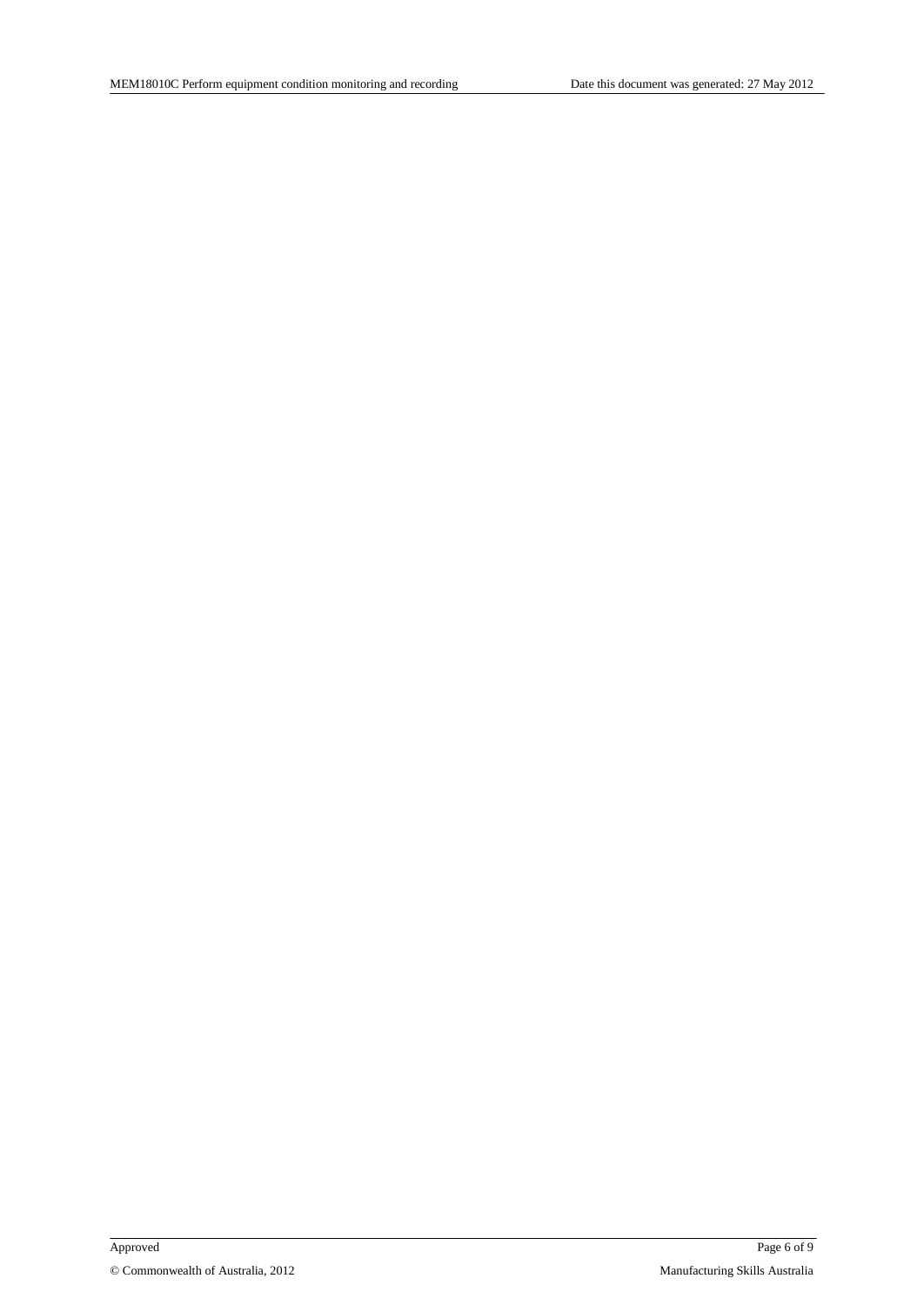# **Evidence Guide**

#### **EVIDENCE GUIDE**

The evidence guide provides advice on assessment and must be read in conjunction with the performance criteria, required skills and knowledge, range statement and the Assessment Guidelines for the Training Package.

| <b>Overview of assessment</b>                                                                             | A person who demonstrates competency in this unit must<br>be able to perform equipment condition monitoring and<br>recording. Competency in this unit cannot be claimed<br>until all prerequisites have been satisfied.                                                                                                                                                                                                                                                                                                                                                                                                                                                                   |
|-----------------------------------------------------------------------------------------------------------|-------------------------------------------------------------------------------------------------------------------------------------------------------------------------------------------------------------------------------------------------------------------------------------------------------------------------------------------------------------------------------------------------------------------------------------------------------------------------------------------------------------------------------------------------------------------------------------------------------------------------------------------------------------------------------------------|
| <b>Critical aspects for assessment and</b><br>evidence required to demonstrate<br>competency in this unit | Assessors must be satisfied that the candidate can<br>competently and consistently perform all elements of the<br>unit as specified by the criteria, including required<br>knowledge, and be capable of applying the competency<br>in new and different situations and contexts.                                                                                                                                                                                                                                                                                                                                                                                                          |
| Context of and specific resources for<br>assessment                                                       | This unit may be assessed on the job, off the job or a<br>combination of both. Where assessment occurs off the<br>job, i.e. the candidate is not in productive work, an<br>appropriate simulation must be used where the range of<br>conditions reflects realistic workplace situations. The<br>competencies covered by this unit would be<br>demonstrated by an individual working alone or as part<br>of a team. The assessment environment should not<br>disadvantage the candidate.                                                                                                                                                                                                   |
|                                                                                                           | This unit could be assessed in conjunction with any other<br>units addressing the safety, quality, communication,<br>materials handling, recording and reporting associated<br>with equipment condition monitoring and recording or<br>other units requiring the exercise of the skills and<br>knowledge covered by this unit.                                                                                                                                                                                                                                                                                                                                                            |
| <b>Method of assessment</b>                                                                               | Assessors should gather a range of evidence that is valid,<br>sufficient, current and authentic. Evidence can be<br>gathered through a variety of ways including direct<br>observation, supervisor's reports, project work, samples<br>and questioning. Questioning techniques should not<br>require language, literacy and numeracy skills beyond<br>those required in this unit of competency. The candidate<br>must have access to all tools, equipment, materials and<br>documentation required. The candidate must be<br>permitted to refer to any relevant workplace procedures,<br>product and manufacturing specifications, codes,<br>standards, manuals and reference materials. |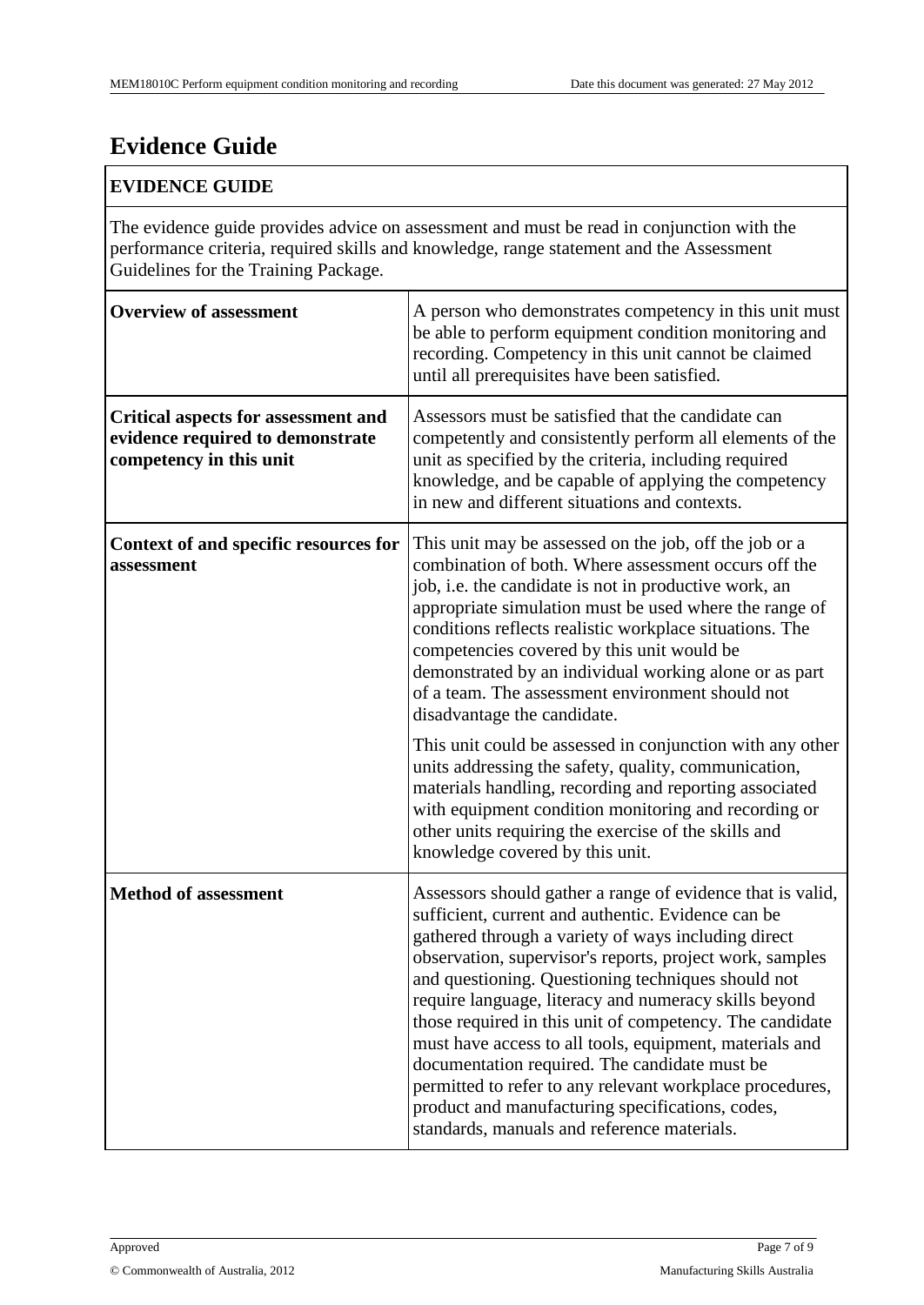#### **EVIDENCE GUIDE**

| <b>Guidance information for</b> |  |
|---------------------------------|--|
| assessment                      |  |

### **Range Statement**

#### **RANGE STATEMENT**

The range statement relates to the unit of competency as a whole. It allows for different work environments and situations that may affect performance. Bold italicised wording, if used in the performance criteria, is detailed below. Essential operating conditions that may be present with training and assessment (depending on the work situation, needs of the candidate, accessibility of the item, and local industry and regional contexts) may also be included.

| Technique may include | Built-in systems (software and site displays),<br>vibration monitors, infra-red and ultraviolet |
|-----------------------|-------------------------------------------------------------------------------------------------|
|                       | non-destructive testing                                                                         |

### **Unit Sector(s)**

| Unit sector |  |
|-------------|--|
|-------------|--|

### **Co-requisite units**

| Co-requisite units |  |  |
|--------------------|--|--|
|                    |  |  |
|                    |  |  |